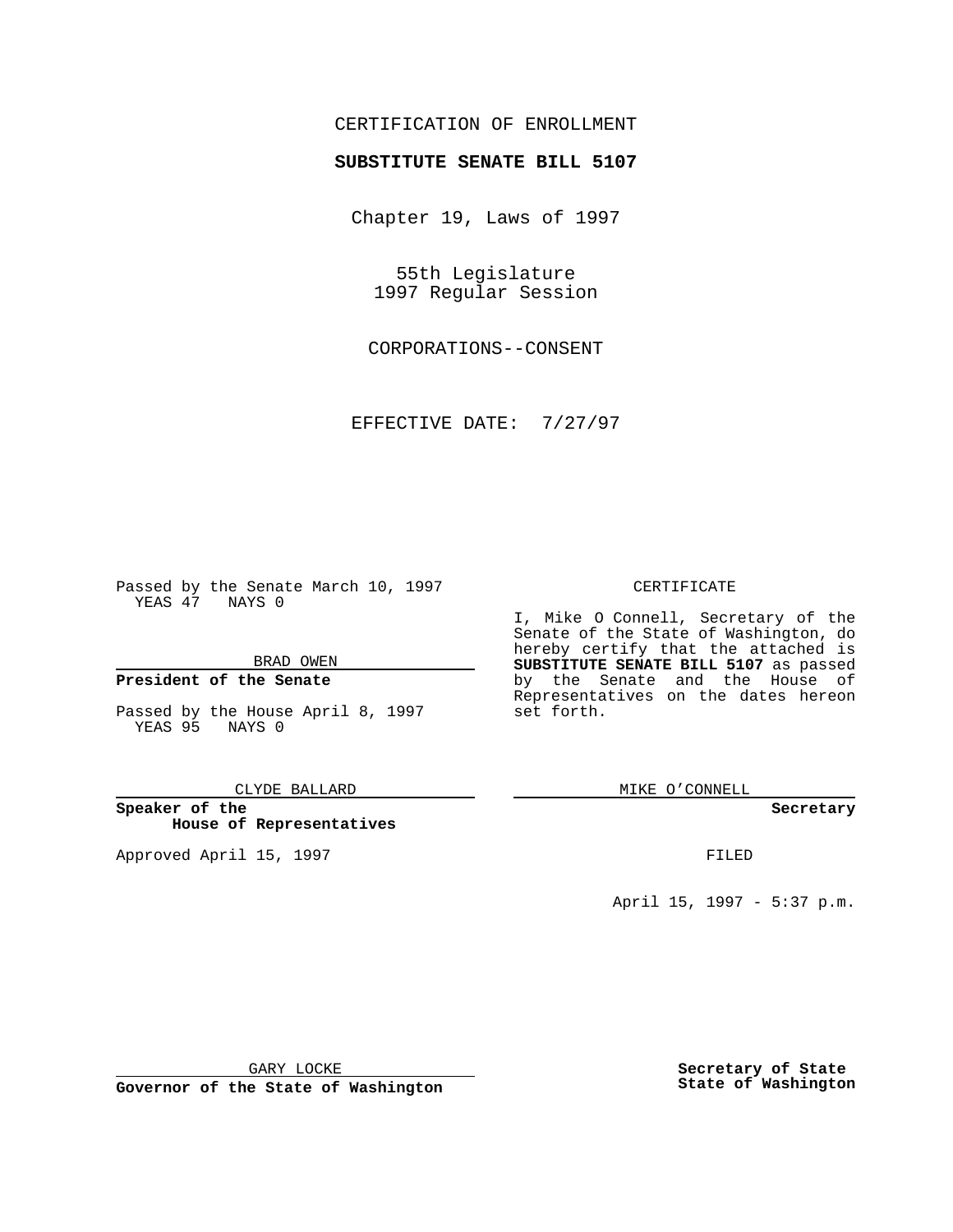# **SUBSTITUTE SENATE BILL 5107** \_\_\_\_\_\_\_\_\_\_\_\_\_\_\_\_\_\_\_\_\_\_\_\_\_\_\_\_\_\_\_\_\_\_\_\_\_\_\_\_\_\_\_\_\_\_\_

\_\_\_\_\_\_\_\_\_\_\_\_\_\_\_\_\_\_\_\_\_\_\_\_\_\_\_\_\_\_\_\_\_\_\_\_\_\_\_\_\_\_\_\_\_\_\_

Passed Legislature - 1997 Regular Session

#### **State of Washington 55th Legislature 1997 Regular Session**

**By** Senate Committee on Law & Justice (originally sponsored by Senators Roach and Johnson)

Read first time 02/25/97.

 AN ACT Relating to consent provisions under the Washington business corporation act; and amending RCW 23B.02.020, 23B.07.040, and 23B.19.040.

BE IT ENACTED BY THE LEGISLATURE OF THE STATE OF WASHINGTON:

 **Sec. 1.** RCW 23B.02.020 and 1996 c 155 s 5 are each amended to read as follows:

(1) The articles of incorporation must set forth:

 (a) A corporate name for the corporation that satisfies the requirements of RCW 23B.04.010;

 (b) The number of shares the corporation is authorized to issue in accordance with RCW 23B.06.010 and 23B.06.020;

 (c) The street address of the corporation's initial registered office and the name of its initial registered agent at that office in accordance with RCW 23B.05.010; and

 (d) The name and address of each incorporator in accordance with RCW 23B.02.010.

 (2) The articles of incorporation or bylaws must either specify the number of directors or specify the process by which the number of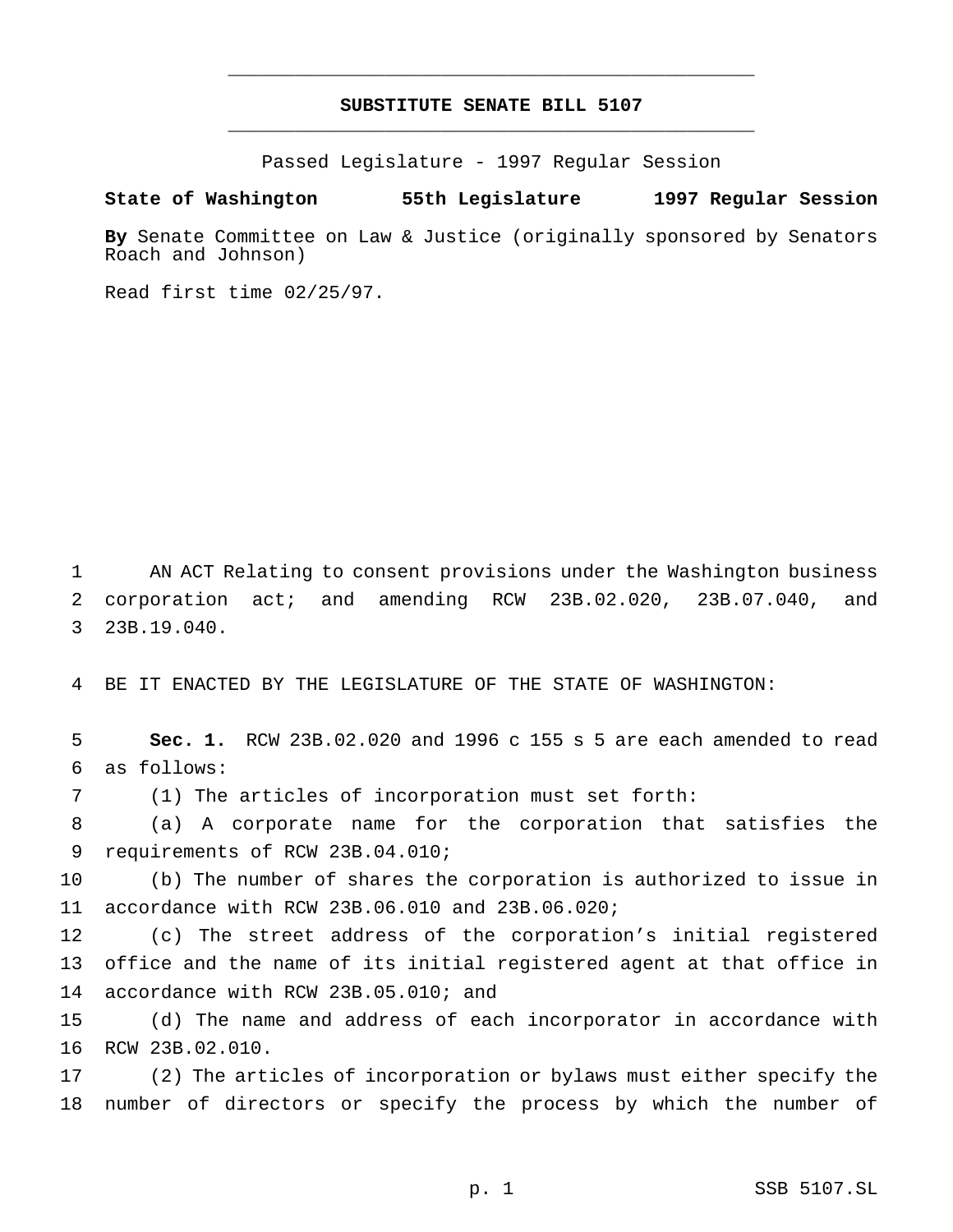directors will be fixed, unless the articles of incorporation dispense with a board of directors pursuant to RCW 23B.08.010.

 (3) Unless its articles of incorporation provide otherwise, a corporation is governed by the following provisions:

 (a) The board of directors may adopt bylaws to be effective only in an emergency as provided by RCW 23B.02.070;

 (b) A corporation has the purpose of engaging in any lawful business under RCW 23B.03.010;

 (c) A corporation has perpetual existence and succession in its corporate name under RCW 23B.03.020;

 (d) A corporation has the same powers as an individual to do all things necessary or convenient to carry out its business and affairs, including itemized powers under RCW 23B.03.020;

 (e) All shares are of one class and one series, have unlimited voting rights, and are entitled to receive the net assets of the corporation upon dissolution under RCW 23B.06.010 and 23B.06.020;

 (f) If more than one class of shares is authorized, all shares of a class must have preferences, limitations, and relative rights identical to those of other shares of the same class under RCW 23B.06.010;

 (g) If the board of directors is authorized to designate the number of shares in a series, the board may, after the issuance of shares in that series, reduce the number of authorized shares of that series under RCW 23B.06.020;

 (h) The board of directors must authorize any issuance of shares under RCW 23B.06.210;

 (i) Shares may be issued pro rata and without consideration to shareholders under RCW 23B.06.230;

 (j) Shares of one class or series may not be issued as a share dividend with respect to another class or series, unless there are no outstanding shares of the class or series to be issued, or a majority of votes entitled to be cast by such class or series approve as provided in RCW 23B.06.230;

 (k) A corporation may issue rights, options, or warrants for the purchase of shares of the corporation under RCW 23B.06.240;

 (l) A shareholder has, and may waive, a preemptive right to acquire the corporation's unissued shares as provided in RCW 23B.06.300;

 (m) Shares of a corporation acquired by it may be reissued under RCW 23B.06.310;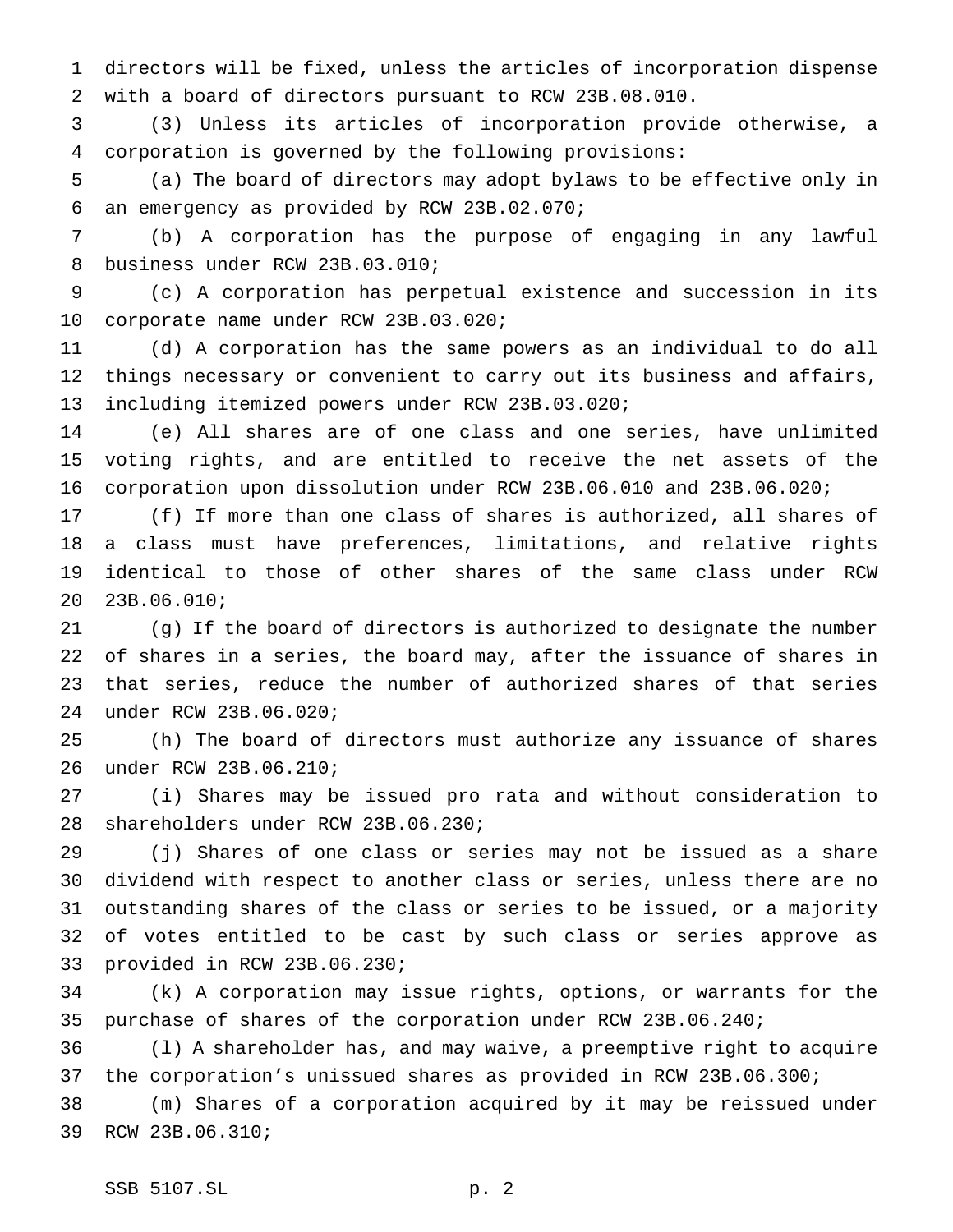(n) The board may authorize and the corporation may make distributions not prohibited by statute under RCW 23B.06.400;

 (o) The preferential rights upon dissolution of certain shareholders will be considered a liability for purposes of determining the validity of a distribution under RCW 23B.06.400;

 (p) Action may be taken by shareholders by unanimous written consent of all shareholders entitled to vote on the action, unless the approval of a lesser number of shareholders is permitted as provided in RCW 23B.07.040;

10 (q) Unless this title requires otherwise, the corporation is required to give notice only to shareholders entitled to vote at a meeting and the notice for an annual meeting need not include the purpose for which the meeting is called under RCW 23B.07.050;

14 ( $(\overline{q})$ ) (r) A corporation that is a public company shall hold a special meeting of shareholders if the holders of at least ten percent of the votes entitled to be cast on any issue proposed to be considered at the meeting demand a meeting under RCW 23B.07.020;

18  $((+r))$  (s) Subject to statutory exceptions, each outstanding share, regardless of class, is entitled to one vote on each matter voted on at a shareholders' meeting under RCW 23B.07.210;

21  $((\{s\}))(t)$  A majority of the votes entitled to be cast on a matter by a voting group constitutes a quorum, unless the title provides otherwise under RCW 23B.07.250 and 23B.07.270;

 $((\{\text{t}\}))(\underline{u})$  Action on a matter, other than election of directors, by a voting group is approved if the votes cast within the voting group favoring the action exceed the votes cast opposing the action, unless this title requires a greater number of affirmative votes under RCW 23B.07.250;

29 ( $(\{+u\})$ )  $\{v\}$  All shares of one or more classes or series that are entitled to vote will be counted together collectively on any matter at a meeting of shareholders under RCW 23B.07.260;

32  $((\forall +))$   $(\leq w)$  Directors are elected by cumulative voting under RCW 23B.07.280;

34  $((+w))$   $(x)$  Directors are elected by a plurality of votes cast by shares entitled to vote under RCW 23B.07.280;

36  $((+x))$   $(y)$  A corporation must have a board of directors under RCW 23B.08.010;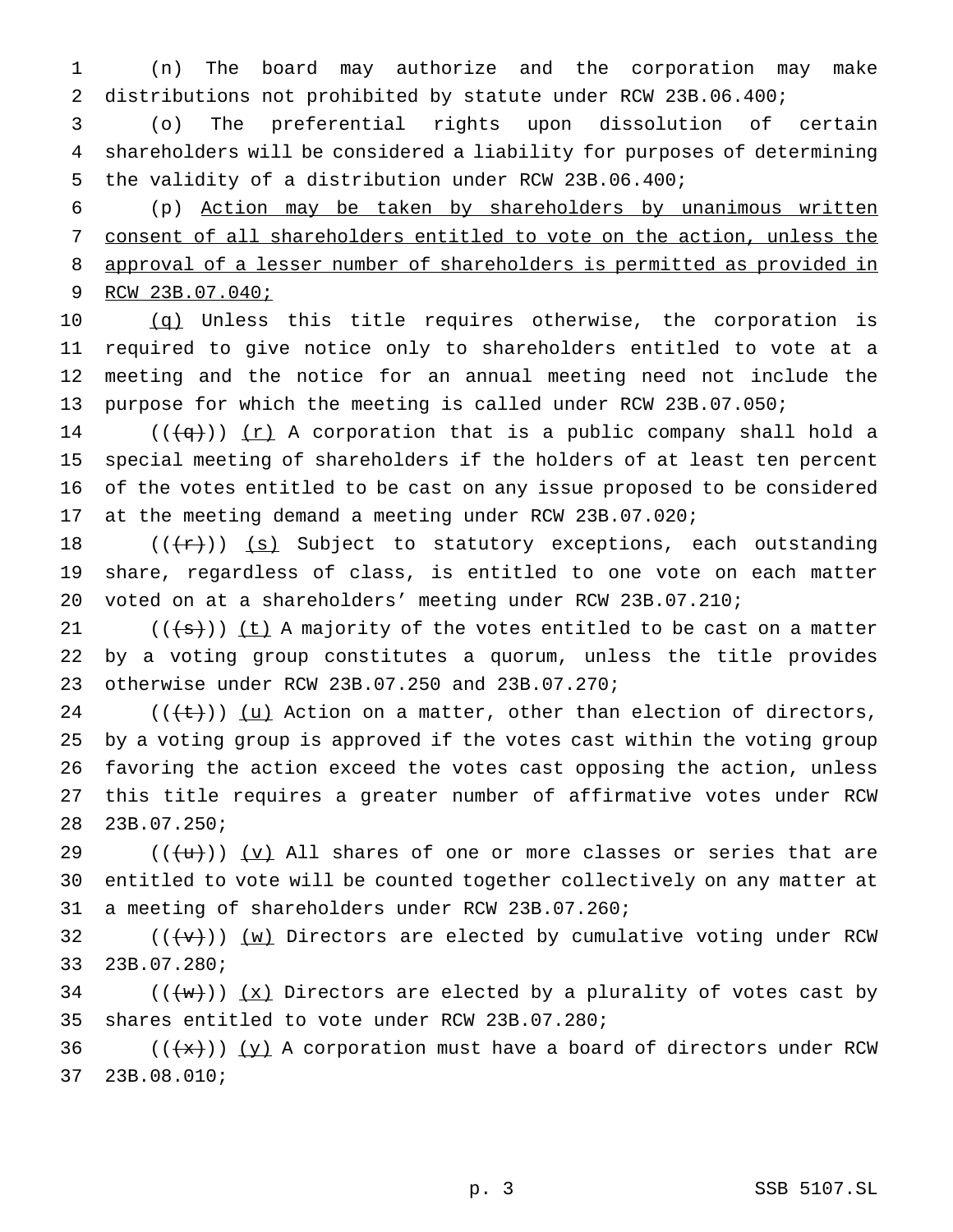1 ( $(\frac{1}{2})$ ) (z) All corporate powers must be exercised by or under the authority of, and the business and affairs of the corporation managed under the direction of, its board of directors under RCW 23B.08.010;

 (( $\left(\frac{1}{2}\right)$ ) (aa) The shareholders may remove one or more directors with or without cause under RCW 23B.08.080;

6 ( $(\overline{+}$ aa)) (bb) A vacancy on the board of directors may be filled by the shareholders or the board of directors under RCW 23B.08.100;

 $((+bb)')$  (cc) A corporation shall indemnify a director who was wholly successful in the defense of any proceeding to which the director was a party because the director is or was a director of the corporation against reasonable expenses incurred by the director in connection with the proceeding under RCW 23B.08.520;

 $((\text{(\text{ee})}) \text{)}$   $(\text{dd})$  A director of a corporation who is a party to a proceeding may apply for indemnification of reasonable expenses incurred by the director in connection with the proceeding to the court conducting the proceeding or to another court of competent jurisdiction under RCW 23B.08.540;

 $((\text{4d}))(\text{e})$  An officer of the corporation who is not a director is entitled to mandatory indemnification under RCW 23B.08.520, and is entitled to apply for court-ordered indemnification under RCW 23B.08.540, in each case to the same extent as a director under RCW 23B.08.570;

23  $((\text{ee}))(\text{ff})$  The corporation may indemnify and advance expenses to an officer, employee, or agent of the corporation who is not a director to the same extent as to a director under RCW 23B.08.570;

26 ( $(\text{fff})$ ) (gg) A corporation may indemnify and advance expenses to an officer, employee, or agent who is not a director to the extent, consistent with law, that may be provided by its articles of incorporation, bylaws, general or specific action of its board of directors, or contract under RCW 23B.08.570;

31  $((\frac{1}{99}))(hh)$  A corporation's board of directors may adopt certain amendments to the corporation's articles of incorporation without shareholder action under RCW 23B.10.020;

 (( $\frac{(\text{th})}{\text{th}}$ )) (ii) Unless (( $\frac{\text{the}}{\text{th}}$ )) this title or the board of directors requires a greater vote or a vote by voting groups, an amendment to the corporation's articles of incorporation must be approved by each voting group entitled to vote on the proposed amendment by two-thirds, or, in the case of a public company, a majority, of all the votes entitled to be cast by that voting group under RCW 23B.10.030;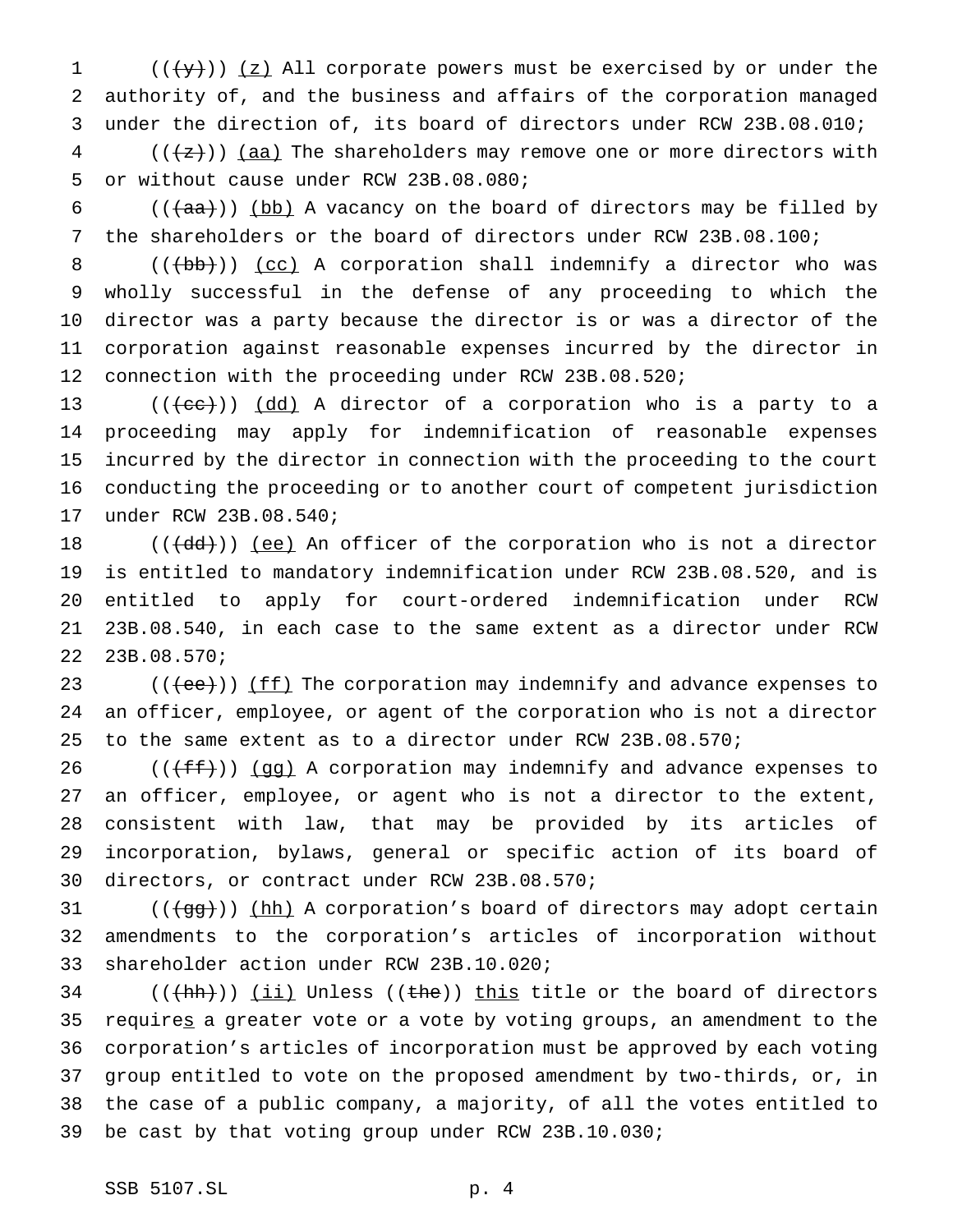1 (((ii)) (jj) A corporation's board of directors may amend or repeal the corporation's bylaws unless this title reserves this power exclusively to the shareholders in whole or in part, or unless the shareholders in amending or repealing a bylaw provide expressly that the board of directors may not amend or repeal that bylaw under RCW 23B.10.200;

7 ( $(\{\dagger j\})$ ) (kk) Unless this title or the board of directors require a greater vote or a vote by voting groups, a plan of merger or share exchange must be approved by each voting group entitled to vote on the merger or share exchange by two-thirds of all the votes entitled to be cast by that voting group under RCW 23B.11.030;

12 (((kk))) (11) Approval by the shareholders of the sale, lease, exchange, or other disposition of all, or substantially all, the corporation's property in the usual and regular course of business is not required under RCW 23B.12.010;

 $((\lbrace \frac{11}{1} \rbrace) )$  (mm) Approval by the shareholders of the mortgage, pledge, dedication to the repayment of indebtedness, or other encumbrance of any or all of the corporation's property, whether or not in the usual and regular course of business, is not required under RCW 23B.12.010;

 $((+nm))$   $(nn)$  Unless the board of directors requires a greater vote or a vote by voting groups, a sale, lease, exchange, or other disposition of all or substantially all of the corporation's property, other than in the usual and regular course of business, must be approved by each voting group entitled to vote on such transaction by two-thirds of all votes entitled to be cast by that voting group under RCW 23B.12.020; and

 $((+mn))$  (oo) Unless the board of directors requires a greater vote or a vote by voting groups, a proposal to dissolve must be approved by each voting group entitled to vote on the dissolution by two-thirds of all votes entitled to be cast by that voting group under RCW 23B.14.020.

 (4) Unless its articles of incorporation or its bylaws provide otherwise, a corporation is governed by the following provisions:

 (a) The board of directors may authorize the issuance of some or all of the shares of any or all of the corporation's classes or series without certificates under RCW 23B.06.260;

 (b) A corporation that is not a public company shall hold a special meeting of shareholders if the holders of at least ten percent of the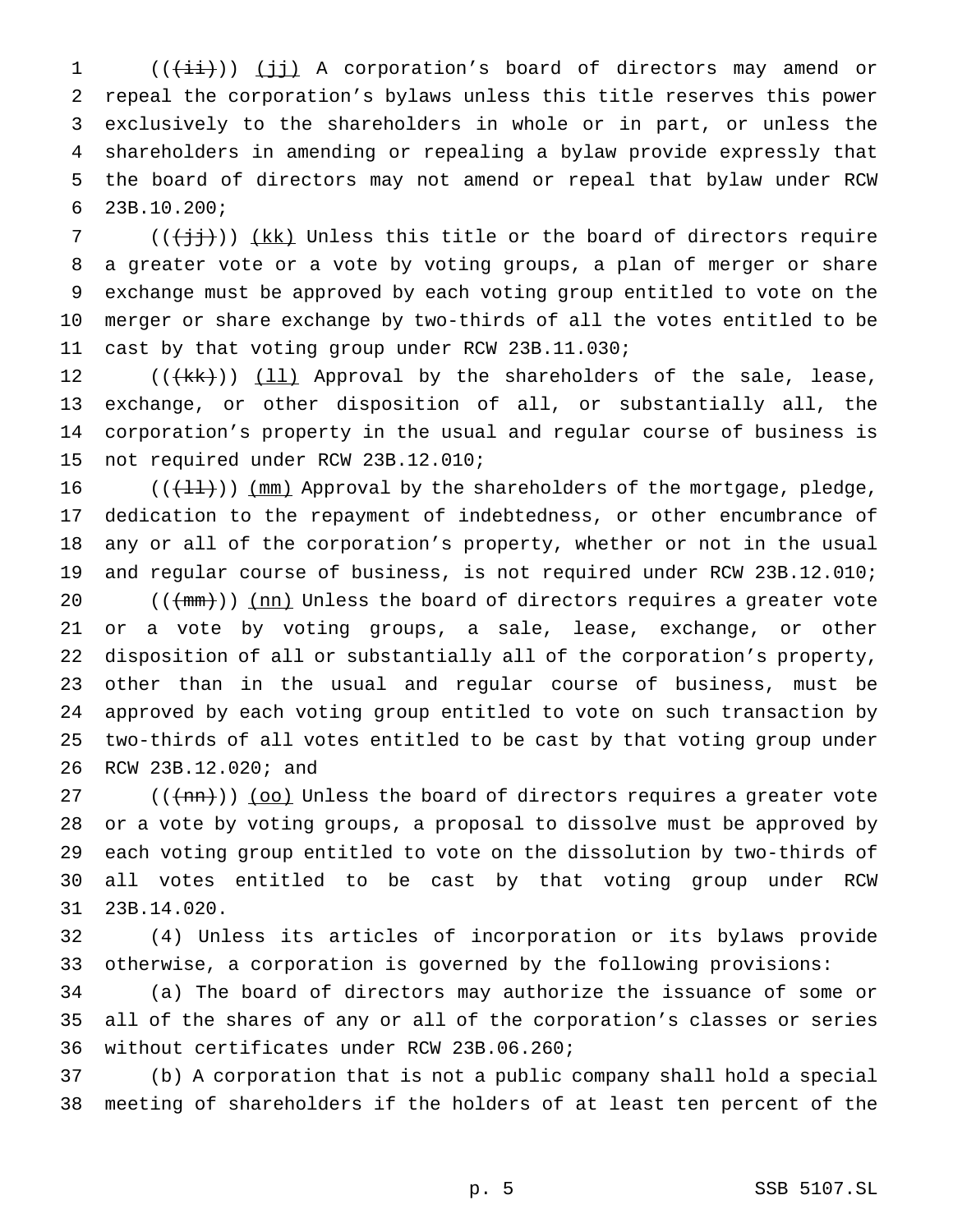votes entitled to be cast on any issue proposed to be considered at the meeting demand a meeting under RCW 23B.07.020;

 (c) A director need not be a resident of this state or a shareholder of the corporation under RCW 23B.08.020;

 (d) The board of directors may fix the compensation of directors under RCW 23B.08.110;

 (e) Members of the board of directors may participate in a meeting of the board by any means of similar communication by which all directors participating can hear each other during the meeting under RCW 23B.08.200;

 (f) Action permitted or required by this title to be taken at a board of directors' meeting may be taken without a meeting if action is taken by all members of the board under RCW 23B.08.210;

 (g) Regular meetings of the board of directors may be held without notice of the date, time, place, or purpose of the meeting under RCW 23B.08.220;

 (h) Special meetings of the board of directors must be preceded by at least two days' notice of the date, time, and place of the meeting, and the notice need not describe the purpose of the special meeting under RCW 23B.08.220;

 (i) A quorum of a board of directors consists of a majority of the number of directors under RCW 23B.08.240;

 (j) If a quorum is present when a vote is taken, the affirmative vote of a majority of directors present is the act of the board of directors under RCW 23B.08.240;

 (k) A board of directors may create one or more committees and appoint members of the board of directors to serve on them under RCW 23B.08.250; and

 (l) Unless approved by the shareholders, a corporation may indemnify, or make advances to, a director for reasonable expenses incurred in the defense of any proceeding to which the director was a party because of being a director only to the extent such action is consistent with RCW 23B.08.500 through 23B.08.580.

 (5) The articles of incorporation may contain the following provisions:

 (a) The names and addresses of the individuals who are to serve as initial directors;

(b) The par value of any authorized shares or classes of shares;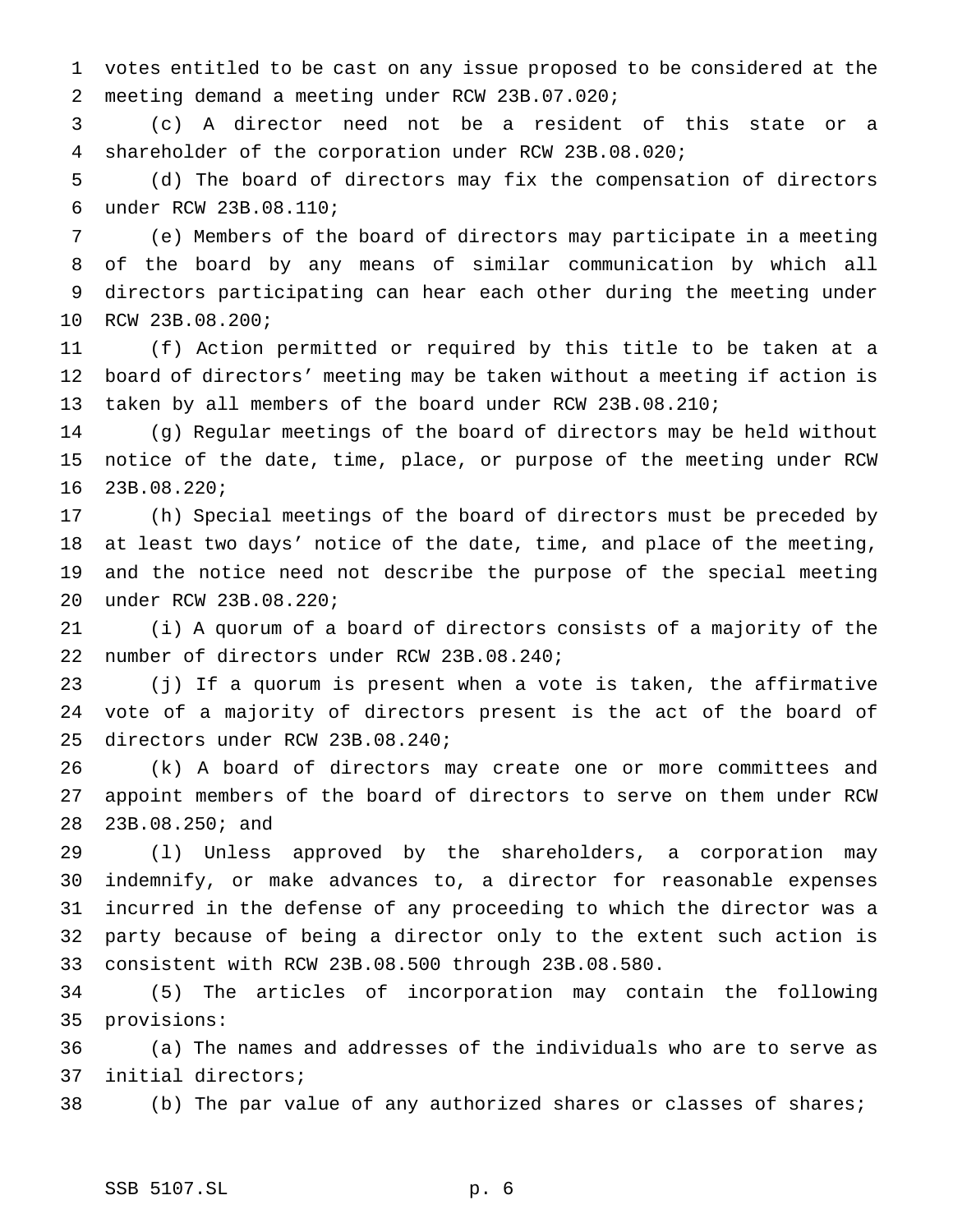(c) Provisions not inconsistent with law related to the management of the business and the regulation of the affairs of the corporation; (d) Any provision that under this title is required or permitted to be set forth in the bylaws;

 (e) Provisions not inconsistent with law defining, limiting, and regulating the powers of the corporation, its board of directors, and shareholders;

 (f) Provisions authorizing shareholder action to be taken by written consent of less than all of the shareholders entitled to vote 10 on the action, in accordance with RCW 23B.07.040;

 (g) If the articles of incorporation authorize dividing shares into classes, the election of all or a specified number of directors may be effected by the holders of one or more authorized classes of shares under RCW 23B.08.040;

15  $((+g+))$  (h) The terms of directors may be staggered under RCW 23B.08.060;

 $((+h))$  (i) Shares may be redeemable or convertible (i) at the option of the corporation, the shareholder, or another person, or upon the occurrence of a designated event; (ii) for cash, indebtedness, securities, or other property; or (iii) in a designated amount or in an amount determined in accordance with a designated formula or by reference to extrinsic data or events under RCW 23B.06.010; and

23 ( $(\frac{1}{i})$ ) (j) A director's personal liability to the corporation or its shareholders for monetary damages for conduct as a director may be eliminated or limited under RCW 23B.08.320.

 (6) The articles of incorporation or the bylaws may contain the following provisions:

 (a) A restriction on the transfer or registration of transfer of the corporation's shares under RCW 23B.06.270;

 (b) Shareholders may participate in a meeting of shareholders by any means of communication by which all persons participating in the meeting can hear each other under RCW 23B.07.080;

 (c) A quorum of the board of directors may consist of as few as one-third of the number of directors under RCW 23B.08.240;

 (d) If the corporation is registered as an investment company under the investment company act of 1940, a provision limiting the requirement to hold an annual meeting of shareholders as provided in RCW 23B.07.010(2); and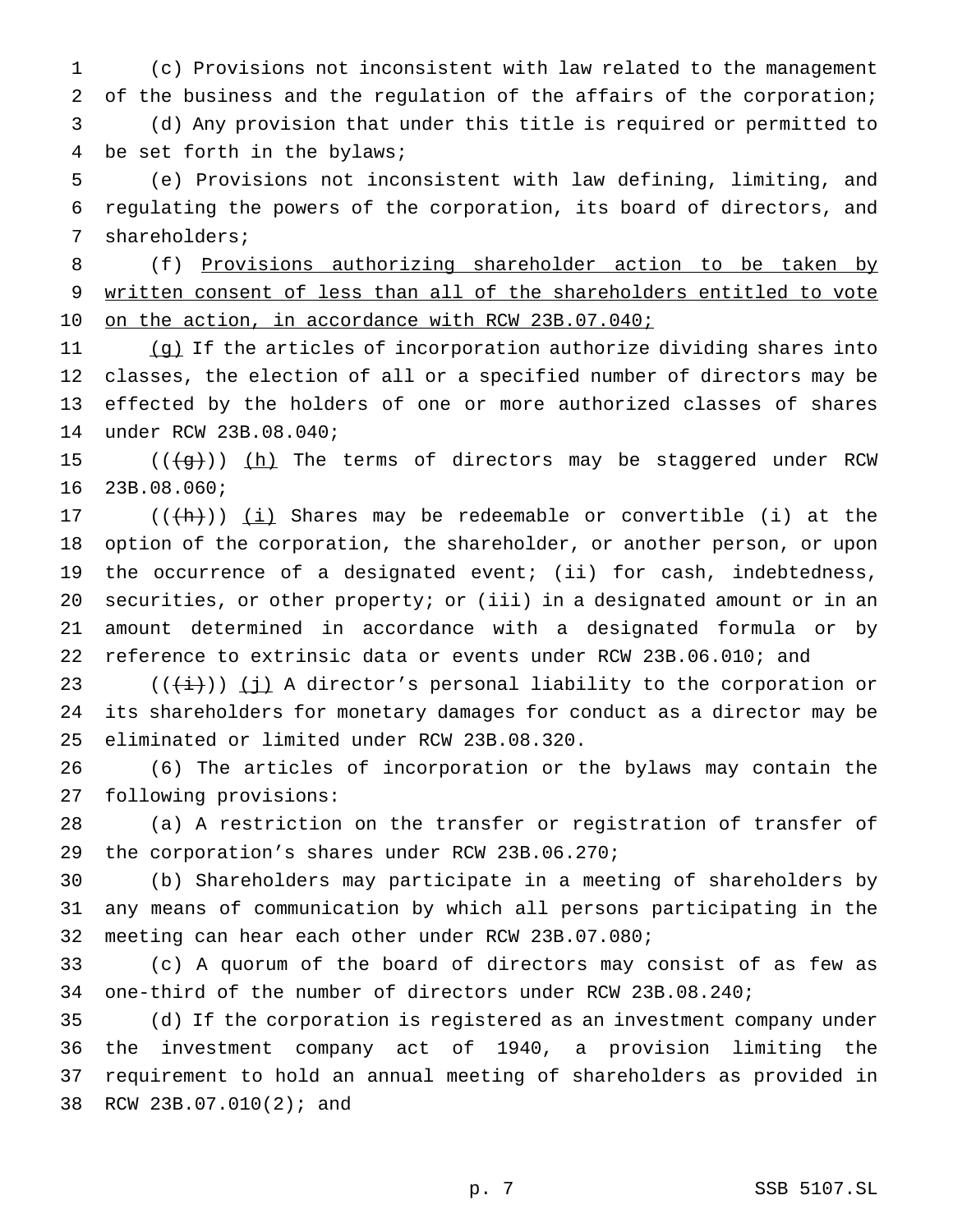(e) If the corporation is registered as an investment company under the investment company act of 1940, a provision establishing terms of directors which terms may be longer than one year as provided in RCW 23B.05.050.

5 (7) The articles of incorporation need not set forth any of the 6 corporate powers enumerated in this title.

7 **Sec. 2.** RCW 23B.07.040 and 1991 c 72 s 33 are each amended to read 8 as follows:

9 (1)(a) Action required or permitted by this title to be taken at a 10 shareholders' meeting may be taken without a meeting or a vote if 11 either:

12  $(i)$  The action is taken by all ((the)) shareholders entitled to 13 vote on the action; or

14 (ii) The action is taken by shareholders holding of record or 15 otherwise entitled to vote in the aggregate not less than the minimum 16 number of votes that would be necessary to authorize or take such 17 action at a meeting at which all shares entitled to vote on the action 18 were present and voted, and at the time the action is taken the 19 corporation is not a public company and is authorized to take such 20 action under this subsection (1)(a)(ii) by a general or limited 21 authorization contained in its articles of incorporation.

22 (b) The taking of action by shareholders without a meeting or vote 23 must be evidenced by one or more written consents describing the action 24 taken, signed by ((all the)) shareholders holding of record or 25 otherwise entitled to vote ((on the)) in the aggregate not less than 26 the minimum number of votes necessary in order to take such action by 27 written consent under  $(a)(i)$  or  $(ii)$  of this subsection, and delivered 28 to the corporation for inclusion in the minutes or filing with the 29 corporate records.

 (2) If not otherwise fixed under RCW 23B.07.030 or 23B.07.070, the record date for determining shareholders entitled to take action 32 without a meeting is the date on which the first shareholder ((signs 33 the)) consent is signed under subsection (1) of this section. Every written consent shall bear the date of signature of each shareholder who signs the consent. A written consent is not effective to take the 36 action referred to in the consent unless, within sixty days of the earliest dated consent delivered to the corporation, written consents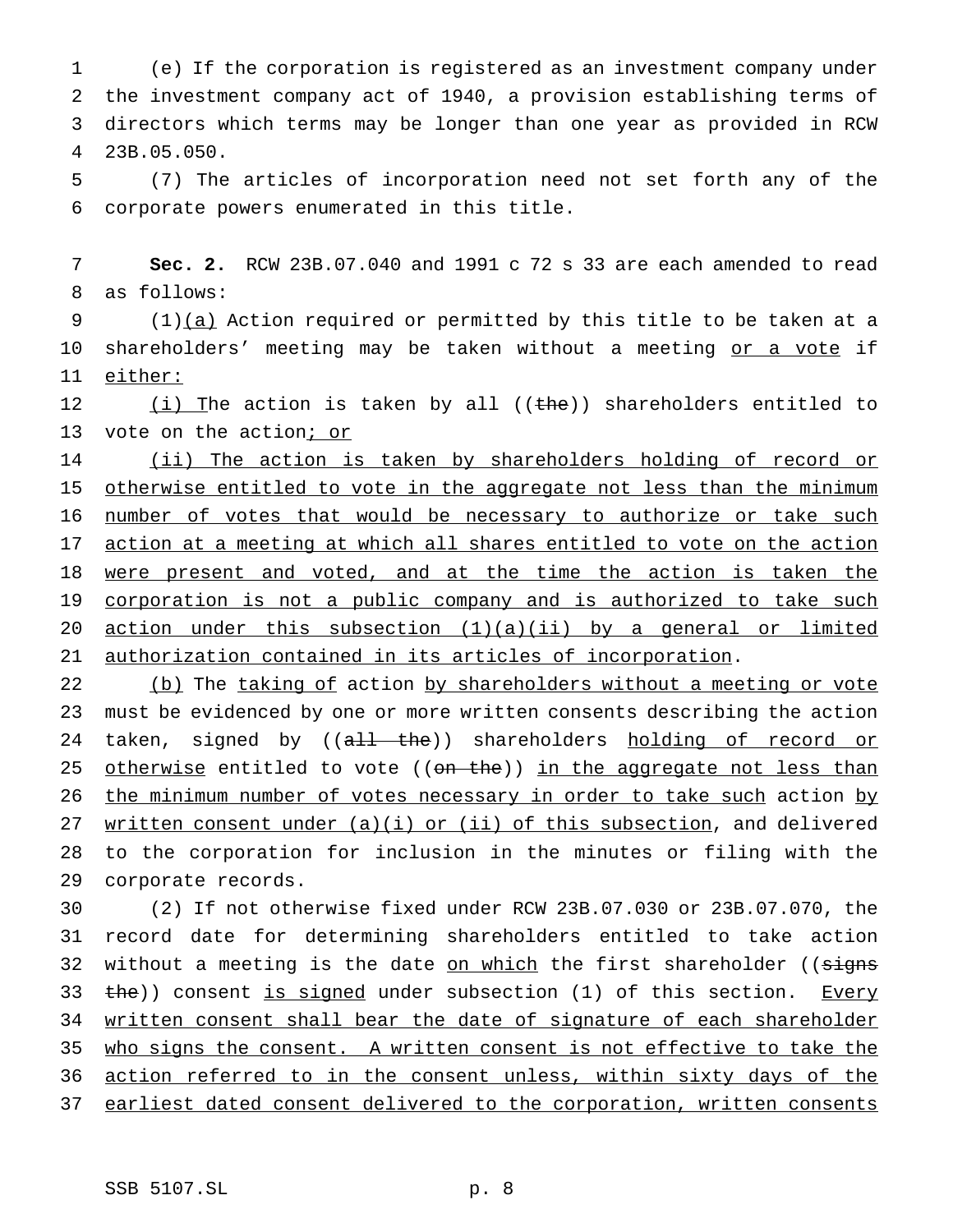1 signed by a sufficient number of shareholders to take action are 2 delivered to the corporation.

 (3) A shareholder may withdraw consent only by delivering a written 4 notice of withdrawal to the corporation prior to the time when  $((aH))$  consents sufficient to authorize taking the action have been delivered to the corporation.

7 (4) Unless the written shareholder consent specifies a later 8 effective date, action taken under this section is effective when 9  $((a+1))$ : (a) Consents sufficient to authorize taking the action have 10 been delivered to the corporation((, unless the consent specifies a 11 <del>later effective date</del>)); and (b) the period of advance notice required 12 by the corporation's articles of incorporation to be given to any 13 nonconsenting shareholders has been satisfied.

14 (5) A consent signed under this section has the effect of a meeting 15 vote and may be described as such in any document, except that, if the 16 action requires the filing of a certificate under any other section of 17 this title, the certificate so filed shall state, in lieu of any 18 statement required by that section concerning any vote of shareholders, 19 that written consent has been obtained in accordance with this section 20 and that written notice to any nonconsenting shareholders has been 21 given as provided in this section.

22 (6) ((<del>If this title requires that</del>)) Notice of ((proposed)) <u>the</u> 23 taking of action by shareholders without a meeting by less than 24 unanimous written consent of all shareholders entitled to vote on the 25 action shall be given, before the date on which the action becomes 26 effective, to those shareholders entitled to vote on the action who 27 have not consented in writing and, if this title would otherwise 28 require that notice of a meeting of shareholders to consider the action 29 be given to nonvoting shareholders ((and the action is to be taken by 30 unanimous consent of the voting shareholders, the corporation must give 31 its)), to all nonvoting shareholders ((written notice of the proposed 32 action at least ten days before the action is taken)) of the 33 corporation. The general or limited authorization in the corporation's 34 articles of incorporation authorizing shareholder action by less than 35 unanimous written consent shall specify the amount and form of notice 36 required to be given to nonconsenting shareholders before the effective 37 date of the action. In the case of action of a type that would 38 constitute a significant business transaction under RCW 23B.19.020(15), 39 the notice shall be given no fewer than twenty days before the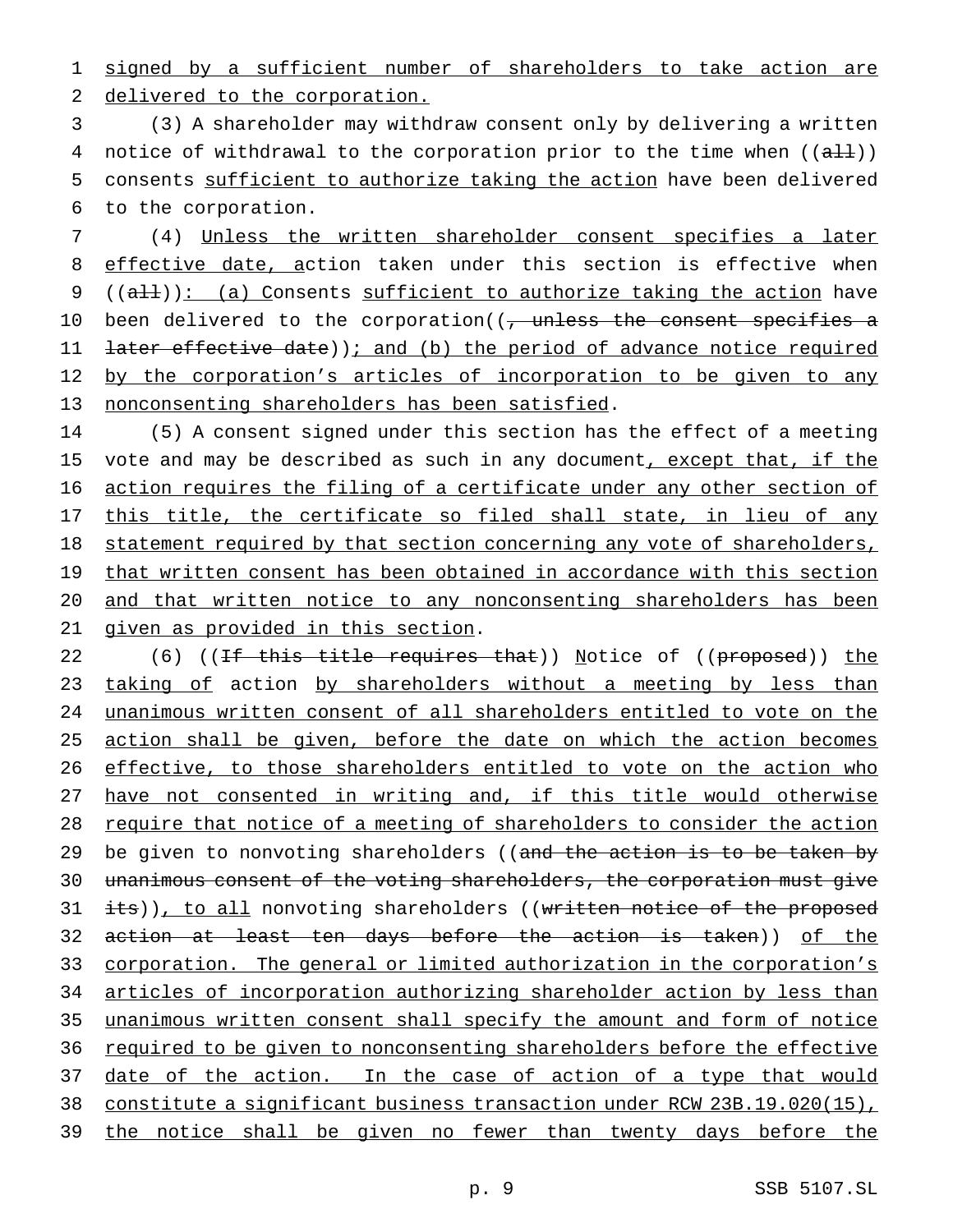1 effective date of the action. The notice ((must)) shall be in writing and shall contain or be accompanied by the same material that, under 3 this title, would have been required to be sent to nonconsenting or nonvoting shareholders in a notice of meeting at which the proposed 5 action would have been submitted ((to such shareholders)) for shareholder action. If the action taken is of a type that would entitle shareholders to exercise dissenters' rights under RCW 23B.13.020(1), then the notice must comply with RCW 23B.13.220(2), RCW 9 23B.13.210 shall not apply, and all shareholders who have not signed 10 the consent taking the action are entitled to receive the notice, 11 demand payment under RCW 23B.13.230, and assert other dissenters' rights as prescribed in chapter 23B.13 RCW.

 **Sec. 3.** RCW 23B.19.040 and 1996 c 155 s 3 are each amended to read as follows:

 (1)(a) Notwithstanding anything to the contrary contained in this 16 title, ((except under subsection (2) of this section and RCW 17 <del>23B.19.030,</del>)) a target corporation shall not ((engage in any 18 significant business transaction)) for a period of five years following 19 the acquiring person's share acquisition time engage in a significant business transaction unless it is exempted by RCW 23B.19.030 or unless the significant business transaction or the purchase of shares made by the acquiring person is approved prior to the acquiring person's share acquisition time by a majority of the members of the board of directors of the target corporation.

 (b) If a good faith proposal for a significant business transaction is made in writing to the board of directors of the target corporation prior to the significant business transaction or prior to the share acquisition time, the board of directors shall respond in writing, within thirty days or such shorter period, if any, as may be required by the exchange act setting forth its reasons for its decision regarding the proposal. If a good faith proposal to purchase shares is made in writing to the board of directors of the target corporation, the board of directors, unless it responds affirmatively in writing within thirty days or a shorter period, if any, as may be required by the exchange act shall be deemed to have disapproved such share purchase.

37 (2) ((Notwithstanding anything to the contrary contained in this 38 title, except under subsection (1) of this section and RCW 23B.19.030))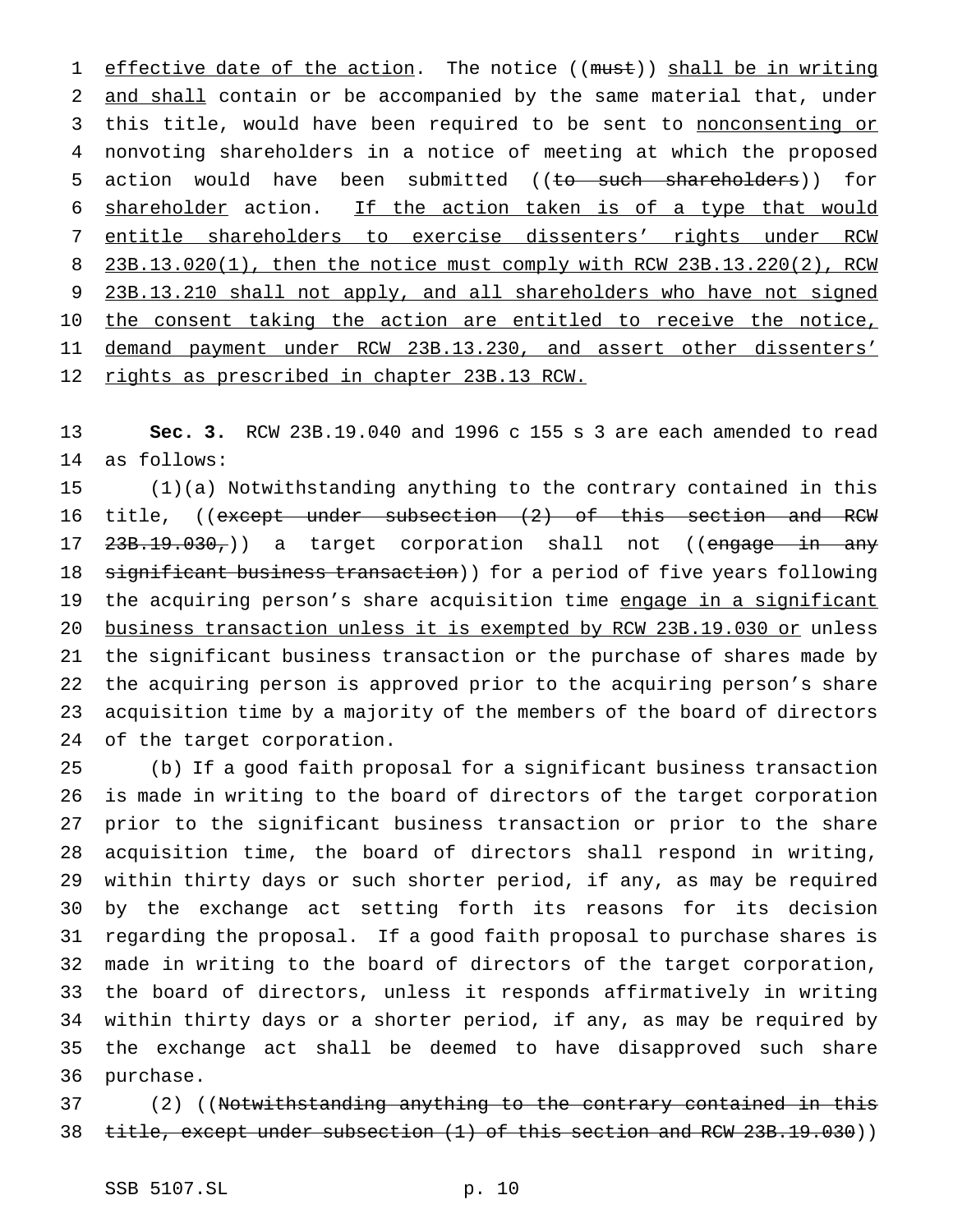1 Except for a significant business transaction approved under subsection (1) of this section or exempted by RCW 23B.19.030, in addition to any 3 other requirement, a target corporation shall not engage at any time in any significant business transaction described in RCW 23B.19.020(15) (a) or (e) with any acquiring person of such a corporation other than a significant business transaction that either meets all of the ((following)) conditions of (a), (b), and (c) of this subsection or meets the conditions of (d) of this subsection:

 (a) The aggregate amount of the cash and the market value as of the consummation date of consideration other than cash to be received per share by holders of outstanding common shares of such a target corporation in a significant business transaction is at least equal to the higher of the following:

 (i) The highest per share price paid by such an acquiring person at a time when the person was the beneficial owner, directly or indirectly, of five percent or more of the outstanding voting shares of a target corporation, for any shares of common shares of the same class or series acquired by it: (A) Within the five-year period immediately prior to the announcement date with respect to a significant business transaction; or (B) within the five-year period immediately prior to, or in, the transaction in which the acquiring person became an acquiring person, whichever is higher plus, in either case, interest compounded annually from the earliest date on which the highest per share acquisition price was paid through the consummation date at the rate for one-year United States treasury obligations from time to time in effect; less the aggregate amount of any cash dividends paid, and the market value of any dividends paid other than in cash, per share of common shares since the earliest date, up to the amount of the interest; and

 (ii) The market value per share of common shares on the announcement date with respect to a significant business transaction or on the date of the acquiring person's share acquisition time, whichever is higher; plus interest compounded annually from such a date through the consummation date at the rate for one-year United States treasury obligations from time to time in effect; less the aggregate amount of any cash dividends paid, and the market value of any dividends paid other than in cash, per share of common shares since the date, up to the amount of the interest.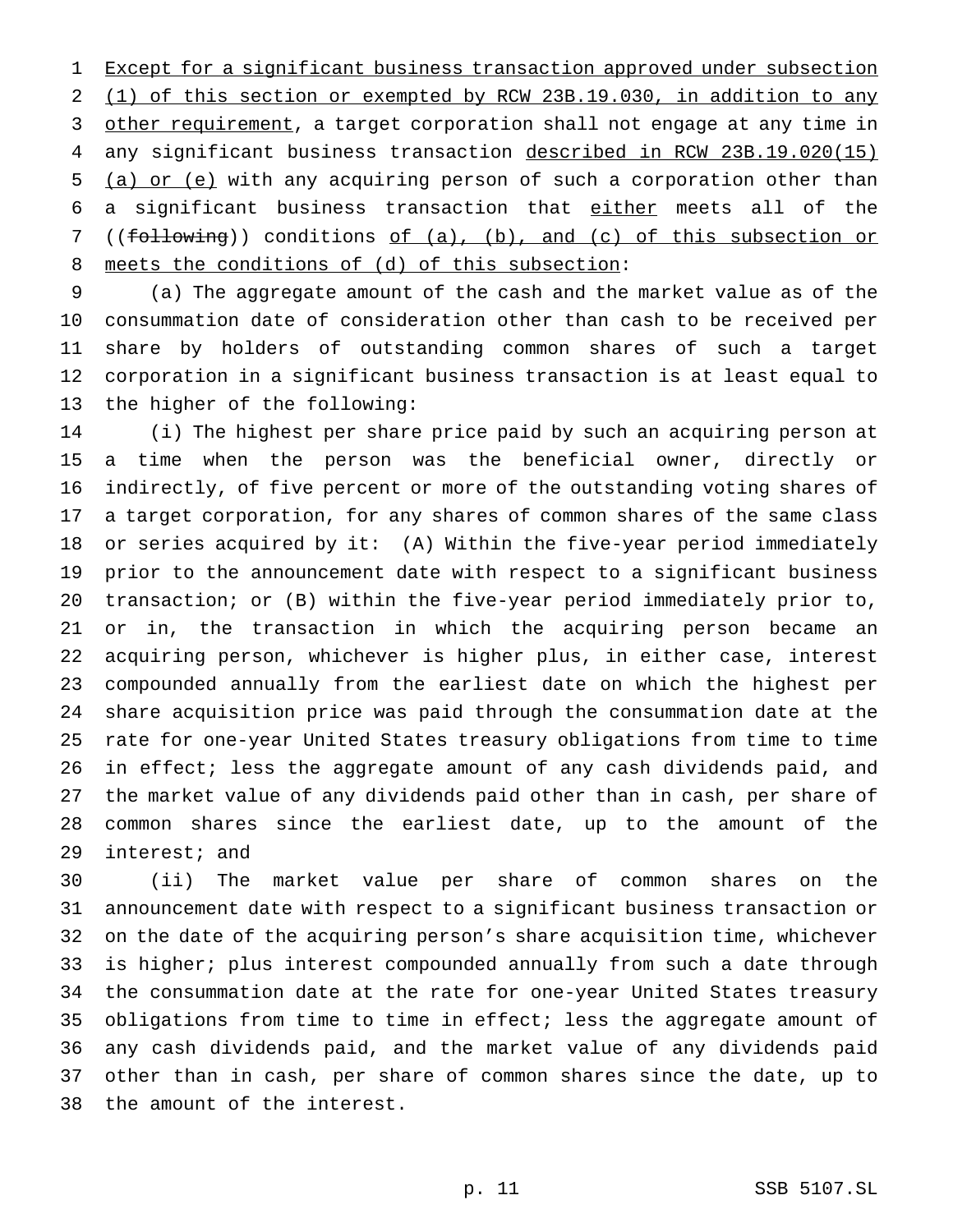(b) The aggregate amount of the cash and the market value as of the consummation date of consideration other than cash to be received per share by holders of outstanding shares of any class or series of shares, other than common shares, of the target corporation is at least equal to the highest of the following, whether or not the acquiring person has previously acquired any shares of such a class or series of shares:

 (i) The highest per share price paid by an acquiring person at a time when the person was the beneficial owner, directly or indirectly, of five percent or more of the outstanding voting shares of a resident domestic corporation, for any shares of the same class or series of shares acquired by it: (A) Within the five-year period immediately prior to the announcement date with respect to a significant business transaction; or (B) within the five-year period immediately prior to, or in, the transaction in which the acquiring person became an acquiring person, whichever is higher; plus, in either case, interest compounded annually from the earliest date on which the highest per share acquisition price was paid through the consummation date at the rate for one-year United States treasury obligations from time to time in effect; less the aggregate amount of any cash dividends paid, and the market value of any dividends paid other than in cash, per share of the same class or series of shares since the earliest date, up to the 23 amount of the interest;

 (ii) The highest preferential amount per share to which the holders of shares of the same class or series of shares are entitled in the event of any voluntary liquidation, dissolution, or winding up of the target corporation, plus the aggregate amount of any dividends declared or due as to which the holders are entitled prior to payment of dividends on some other class or series of shares, unless the aggregate amount of the dividends is included in the preferential amount; and

 (iii) The market value per share of the same class or series of shares on the announcement date with respect to a significant business transaction or on the date of the acquiring person's share acquisition time, whichever is higher; plus interest compounded annually from such a date through the consummation date at the rate for one-year United States treasury obligations from time to time in effect; less the aggregate amount of any cash dividends paid and the market value of any dividends paid other than in cash, per share of the same class or series of shares since the date, up to the amount of the interest.